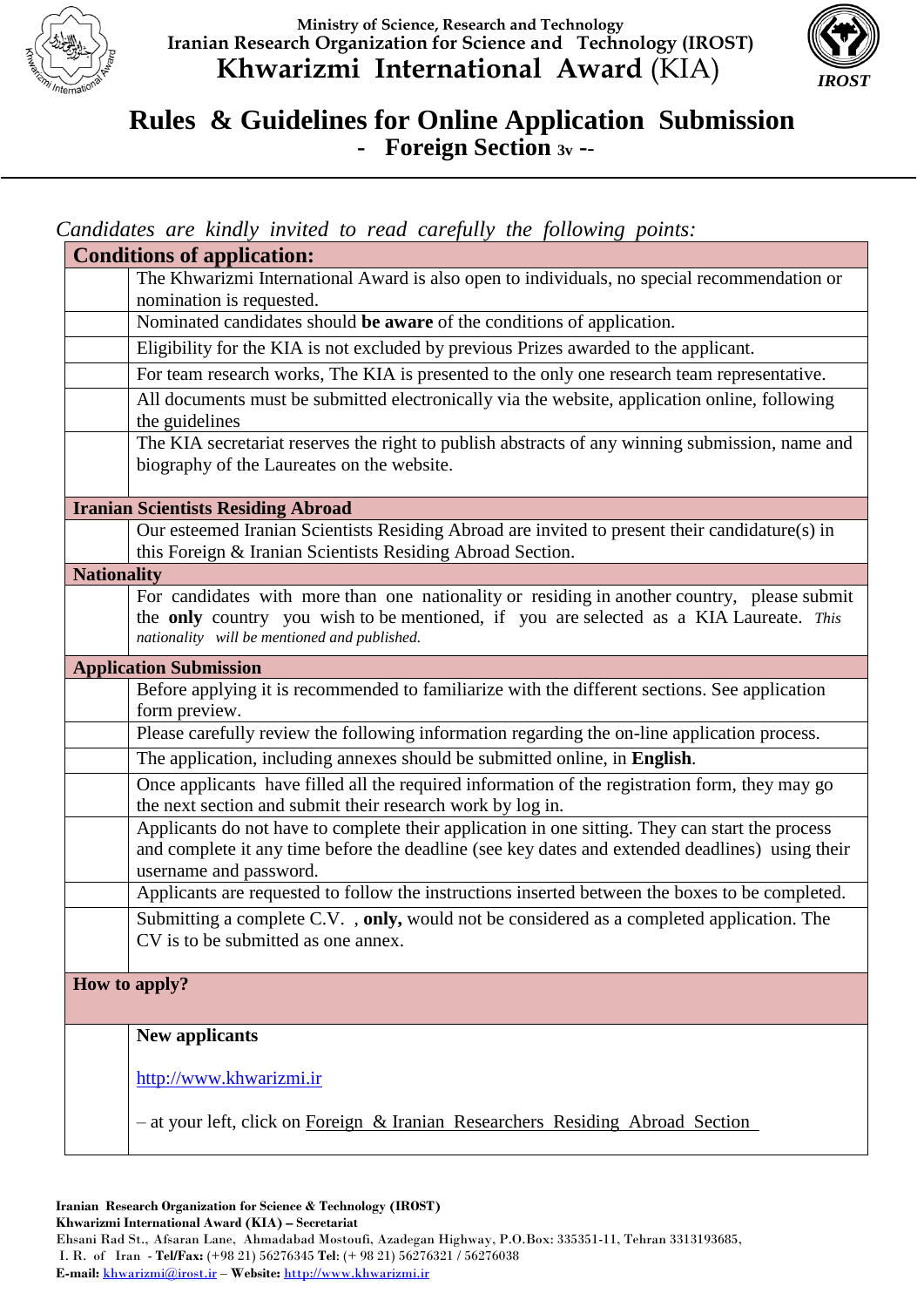



## **Rules & Guidelines for Online Application Submission - Foreign Section 3v -**-  $\overline{a}$

On the menu above go to o Application Procedure o Online Application o Register Complete the Registration Form Click on Register Congratulation! Your registration is successful! **Log in** If you are ready to submit now your research work, you may log in with your email address (username) and password Enter your Username (E-mail) and Password Click on next and move to the next section related to your research work - Click on save & Log out to return later on if you wish to return later on - Log in Enter your Username & Password Edit (Applicants will have the opportunity to review all information for accuracy and make any necessary corrections or changes before submitting it) Keep going through all sections of your application until finished. **Acknowledgement of Receipt** When you submit your application, you will receive an automated confirmation email. **If you do not receive a confirmation of submission email, then you are invited to contact us. Research work Abstract ( to be published)** must be submitted in a final format. Please keep the abstract content within 150 characters The submitted research works that are still in the development phase and have not yet been implemented are not eligible. **Description** of the submitted research work should explain: The subject, the aim of the research work, the process and steps it followed until its completion, the results and how far this research work is successful.

**Iranian Research Organization for Science & Technology (IROST)**

**Khwarizmi International Award (KIA) – Secretariat**

Ehsani Rad St., Afsaran Lane, Ahmadabad Mostoufi, Azadegan Highway, P.O.Box: 335351-11, Tehran 3313193685, I. R. of Iran - **Tel/Fax:** (+98 21) 56276345 **Tel**: (+ 98 21) 56276321 / 56276038

**E-mail:** [khwarizmi@irost.ir](mailto:khwarizmi@irost.ir) – **Website:** [http://www.khwarizmi.ir](http://www.khwarizmi.ir/)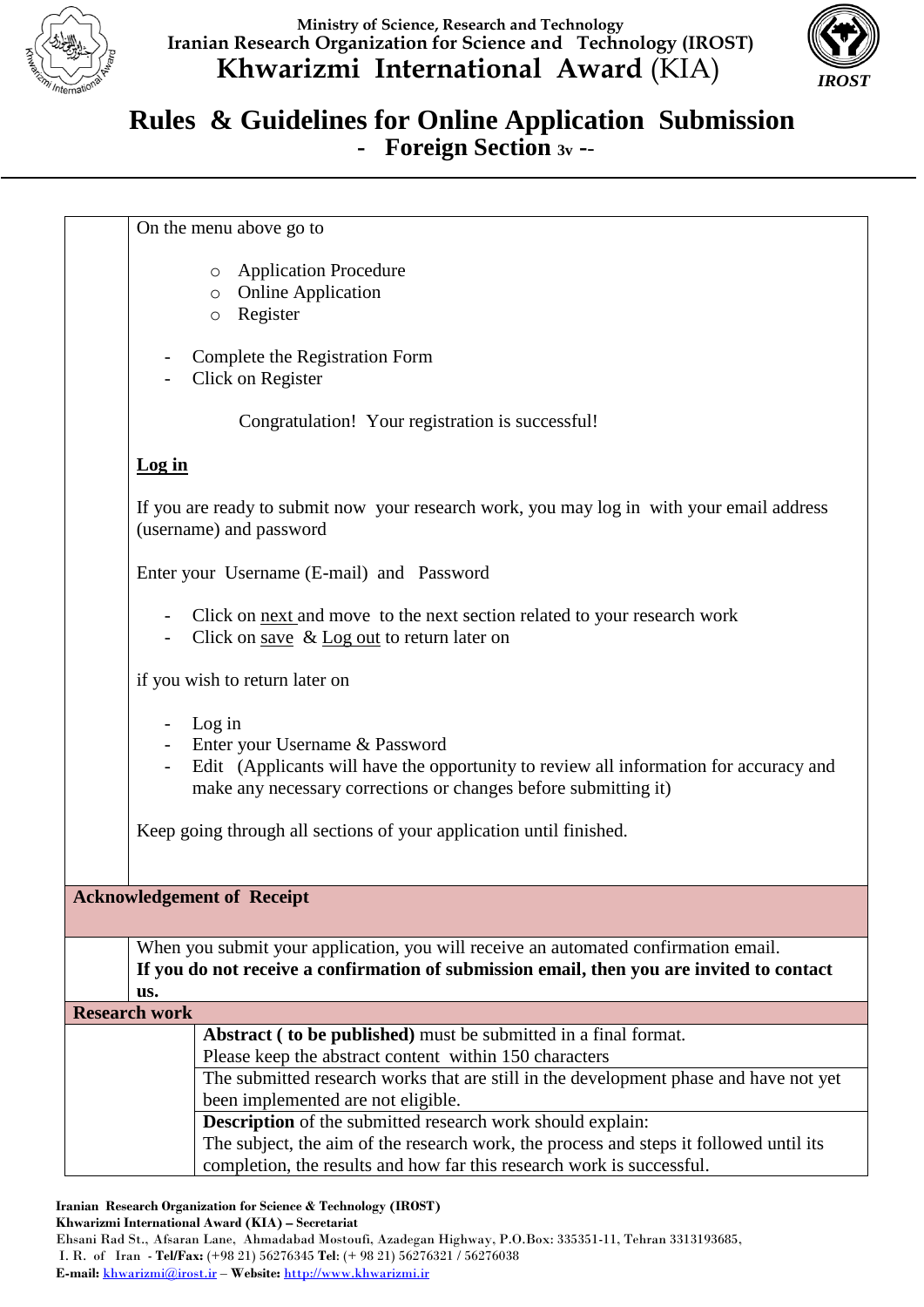

**Ministry of Science, Research and Technology Iranian Research Organization for Science and Technology (IROST) Khwarizmi International Award** (KIA)



## **Rules & Guidelines for Online Application Submission - Foreign Section 3v -**-  $\overline{a}$

| <b>Annexes</b>                                        |                                                                                   |  |
|-------------------------------------------------------|-----------------------------------------------------------------------------------|--|
|                                                       | To preview the requested annexes, please refer to the separate file - Application |  |
| preview.<br>Before sending annexes, create Zip files. |                                                                                   |  |
|                                                       |                                                                                   |  |
|                                                       | All annexes should be provided in English.                                        |  |

| <b>Contact Address of the Applicants</b> |                                                                                                                                                                                                                                    |  |  |  |
|------------------------------------------|------------------------------------------------------------------------------------------------------------------------------------------------------------------------------------------------------------------------------------|--|--|--|
|                                          | Exact contact address and particularly two E-mail addresses are requested for further                                                                                                                                              |  |  |  |
|                                          | communication (to limit the risk of E-mail delivery failures), mandatory.                                                                                                                                                          |  |  |  |
| <b>Deadline</b>                          |                                                                                                                                                                                                                                    |  |  |  |
|                                          | Any applications received after the <b>Deadline</b> will not be processed and will be<br>presented automatically for the next session of the KIA.<br>(please kindly consult the website for any deadline extension)                |  |  |  |
| <b>Acknowledgement of Receipt</b>        |                                                                                                                                                                                                                                    |  |  |  |
|                                          | An acknowledgement of receipt, via E-mail, will be sent to all the applicants.                                                                                                                                                     |  |  |  |
|                                          | (Some of the E-mail communications fail to be delivered, in case applicants did not receive a an<br>acknowledgement of receipt, they are kindly invited to re-contact via E- mail the secretariat)                                 |  |  |  |
| <b>Evaluation</b>                        |                                                                                                                                                                                                                                    |  |  |  |
|                                          | KIA Specialized Scientific Committees evaluate research works.                                                                                                                                                                     |  |  |  |
| <b>Notes for the KIA Laureates</b>       |                                                                                                                                                                                                                                    |  |  |  |
|                                          | -KIA Laureates, ONLY, will be notified by Tel and E- mail. (Please refer to the Key<br>Dates in the website) Candidates are kindly requested to submit available E-mail<br>Addresses / Tel & Cell Numbers and check their E-mails. |  |  |  |

*For further information, applicants are kindly invited to refer to the FAQ. But if you have any questions you would like answered, please E-mail us at* [khwarizmi@irost.ir](mailto:khwarizmi@irost.ir)